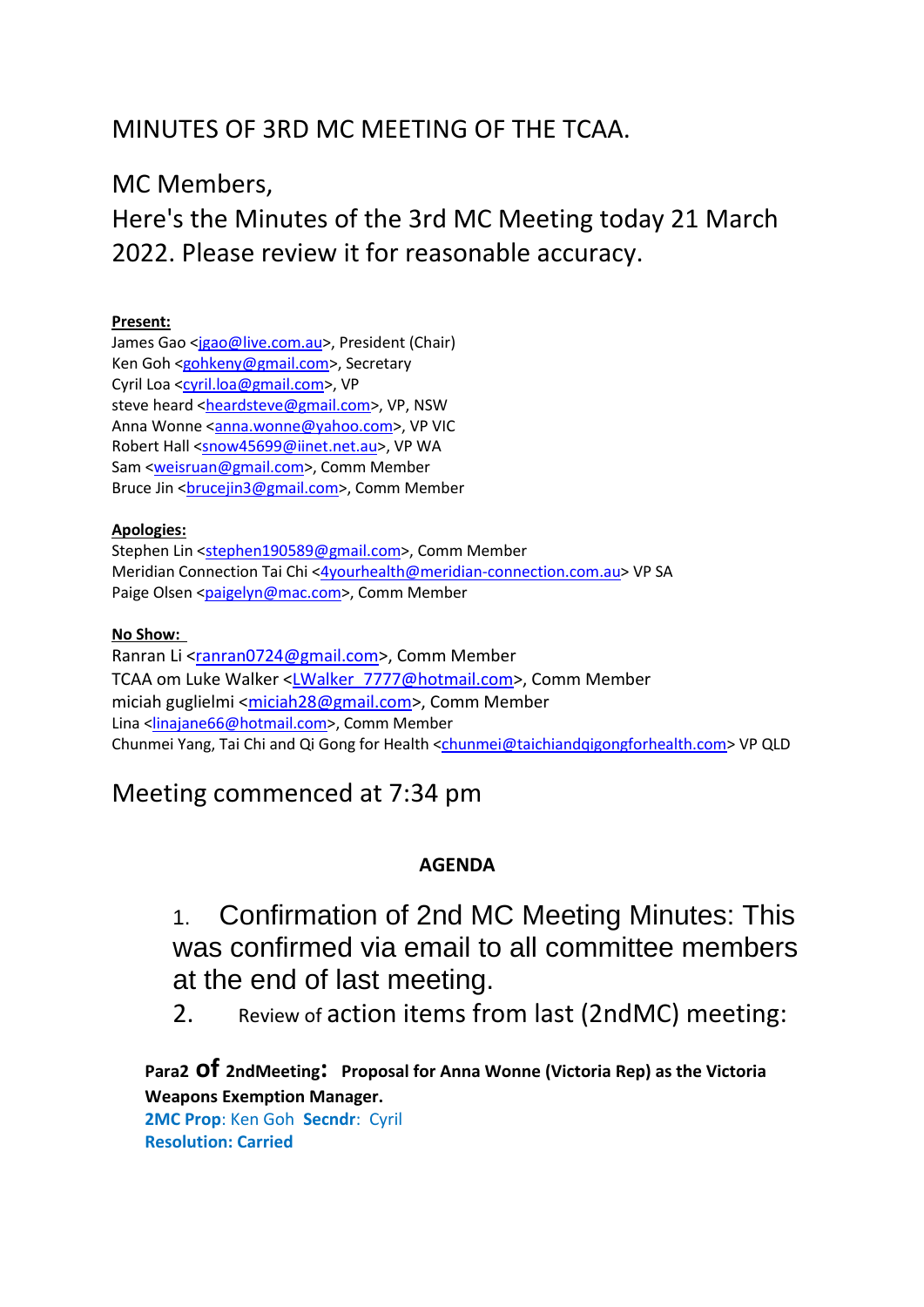**Action: Ken Goh to handover detailed procedures, templates, and list of approved exemptions.**

# **Report: Full pack of procedures, templates and list of approved exemptions have been emailed Anna. Action: Item Closed.**

#### **Para3 of 2ndMeetin: Report on progress of On-Line Seminar series**

**Meeting request**: Review presentation time/day:

Considering all time zones, eg VIC/NSW, QLD, WA, SA & days, esp with WA being 2 hours behind NSW.

**Action: OLS SubCom conduct Survey to determine most popular days and time slots.**

# **Report: Cyril proposes to create the survey. Anna agrees to send out survey. Action: Cyril & Anna.**

### **Para4 of 2ndMeeting: Report of progress of TCAA Competition preparations.**

a. Now seeking confirmation of rules with Sydney Uni Sport & Aquatic Centre (SUSAC) with regards to trigger points and procedure if NSW Govt disallows use of Hall on Sat 23<sup>rd</sup> April 2022. If deferment, to be on Sat or Sun. (Note: SUSAC has since 14 Dec agreed to this rule.)

b. Intend to send out an early notification to all TCAA members and all past participants to:

1) Confirm intention to hold on Sat 23<sup>rd</sup> April 2022.

2) Registrations will be invited in early February 2022.

3) Events Schedule will be prepared by 4th April 2022

4) Rego fees will be collected a few days before the event (if Covid restrictions forces cancellation or deferment, less complication arising from refunds. **Action: Ken Goh to implement b.**

**Report**: Registration form out twice now, for event on 23 April. Next action will be creation of schedules for presentation to committee by email for confirmation of event proceeding ahead prior to last date permitted for event cancellation.

2. KWA President's proposal for a video promotional.

Ken encouraged all committee to respond. Lina has prepared a few videos as source data.

Action: All MC to be encouraged.